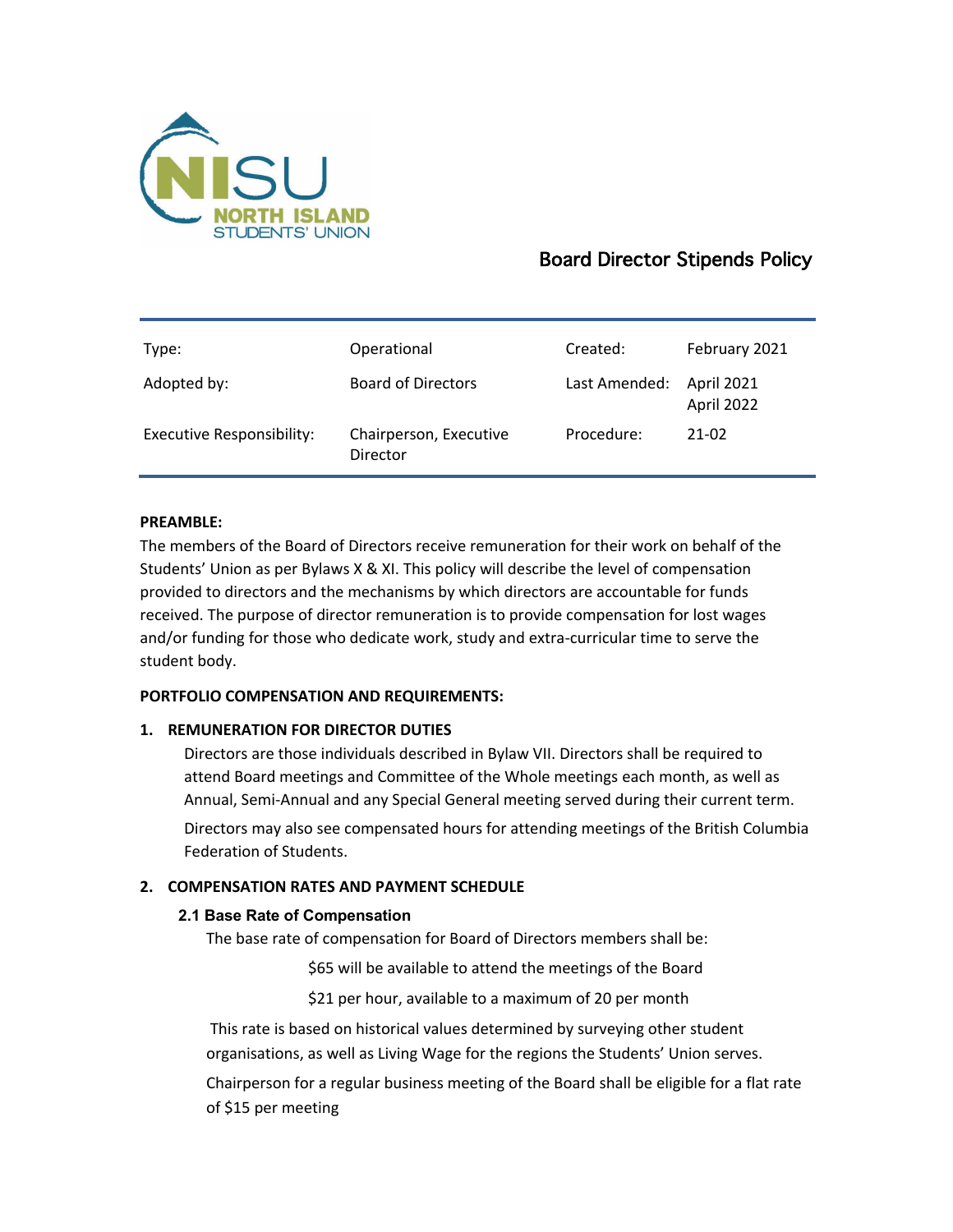#### **2.2 Annual Adjustment**

Annually on May 1 of each year, the rate of compensation for Board members shall be increased by the greater of the rate of change in the consumer price index for Vancouver over the preceding twelve months, or 1.5%.

## **2.3 Payment**

Directors shall be paid monthly. The amount of each payment to a director will be determined by the number of meetings attended, portfolio positions held and the hours served by that member in the month (known as the reporting period) subject to the terms and reporting rules in this policy.

## **2.4 Banking Hours**

Directors who work a surplus of hours in any given reporting period will not be compensated for those hours over and above the hours they are required to serve. Up to ten (10) surplus hours served by directors may be banked, with approval from the Executive Director, and used in a reporting period in which a director was unable to perform their duties due to bona fide illness or incapacity, or due to the campus being closed for an extended period (i.e. holiday breaks).

## **3. REPORTING**

## **3.1 Written Reports**

Each director must submit a written report summarizing their work in each reporting period in order to qualify for stipend. Reports will conform to a set template, and include details on work completed, hours of service provided, and meetings attended.

## **3.2 Submission of Reports**

The following rules will apply to the submission of reports:

- Reports are due on the  $5<sup>th</sup>$  of the month, after the end of the montly reporting period;
- Reports provided late may result in the stipend payment being delayed to the following payment cycle; and,
- Reports provided more than six weeks following the end of a reporting period will not be considered, and a director failing to provide a report for a reporting period shall, after six weeks, be deemed to have forfeited any stipend they may have been owed.

#### **3.3 Standard Approval of Reports**

- a. Directors' reports must be approved by the Internal Relations Director and a NISU staff member. The Internal Relations Director shall have their report approved by the Communications Director and a NISU staff member.
- b. Standard approval shall be granted provided that a report conforms to the necessary reporting standard, that the report appears accurate, and that there is no reason to believe that the report's author has provided incorrect information. Payment shall be issued to directors based on their reports receiving preliminary